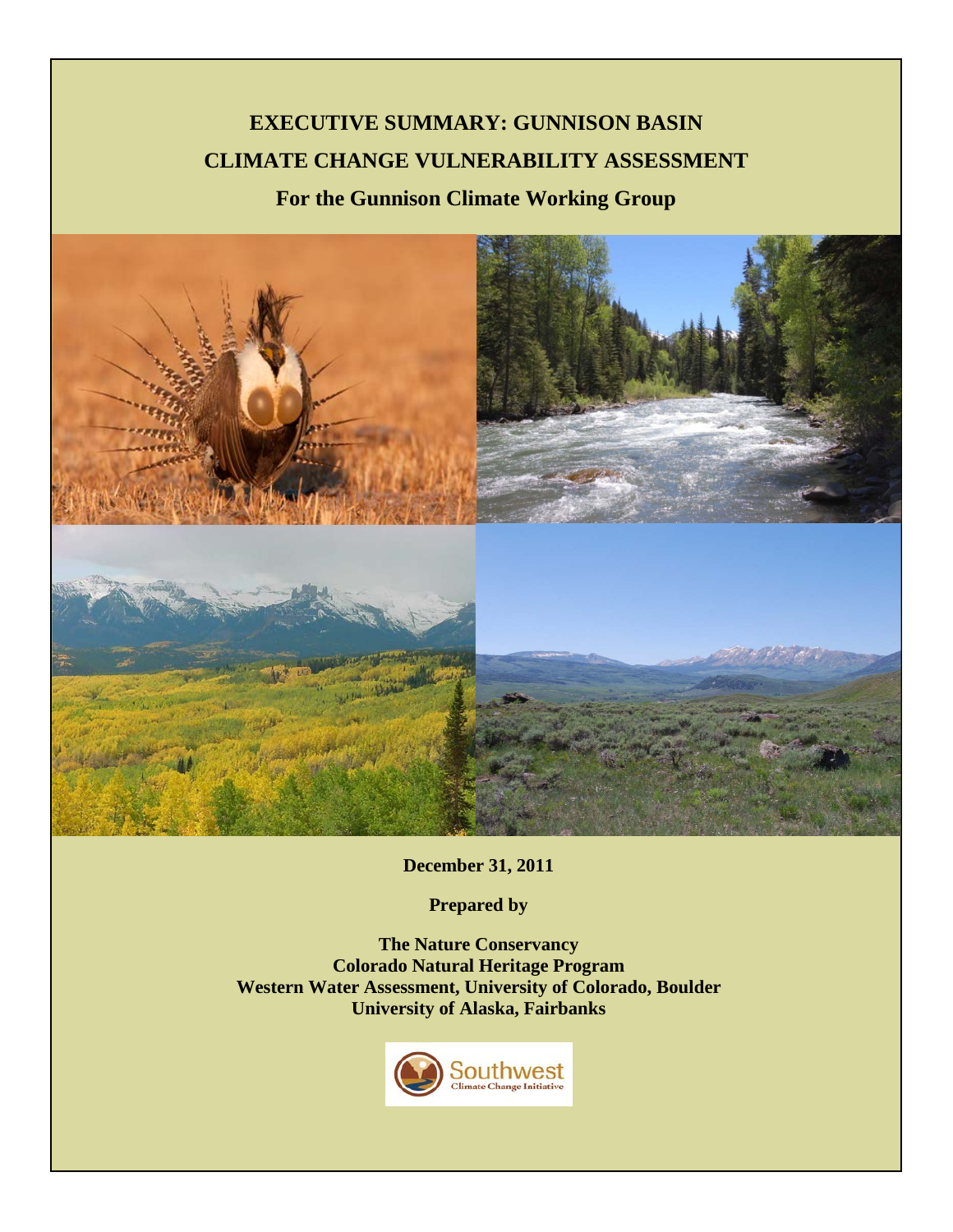Climate change is already changing ecosystems and affecting people in the southwestern United States. Rising temperatures have contributed to large-scale ecological impacts, affecting plants, animals, as well as ecosystem services, e.g., water supply. The climate of the Gunnison Basin, Colorado, is projected to get warmer over the next few decades as part of a larger pattern of warming in the western United States. Natural resource managers need to understand both past and potential future impacts of climate change on land and water resources to help inform management and conservation activities. The goals of this vulnerability assessment are to identify which species and ecosystems of the Gunnison Basin, Colorado, are likely to be most at risk to projected climatic changes and why they are likely to be vulnerable. This report is intended to help natural resource managers set priorities for conservation, develop effective adaptation strategies, and build resilience in the face of climate change.

Vulnerability is the degree to which a system or species is susceptible to, and unable to cope with, adverse effects of climate change, including climate variability and extremes. In this report, we focus on exposure and sensitivity to describe vulnerability. Exposure is the character, magnitude, and rate of climatic change a species or system is likely to experience. Sensitivity is the degree to which a system or species is affected, either adversely or beneficially, by expected climate variability or change. Vulnerability ratings of ecosystems are defined as the proportion of the ecosystem at risk of being eliminated or reduced by 2050 as a result of climate change. For species, vulnerability ratings are defined as the species' abundance and/or range extent within the Basin likely to decrease or disappear by 2050.

This report summarizes the results of a landscape-scale climate change vulnerability assessment of the Upper Gunnison Basin (above Blue Mesa Reservoir; referred to as Gunnison Basin in this report) to determine the relative vulnerability of 24 ecosystems and 73 species of conservation concern, using methods developed by Manomet Center for Conservation Science and NatureServe. The report also summarizes the results of a social vulnerability and resilience assessment of ranching and recreation sectors in the Basin.

#### **Gunnison Climate Working Group**

The assessment was developed for the Gunnison Climate Working Group, a partnership of public and private organizations working to build the resilience of species and ecosystems so that they continue to provide benefits to people of the Gunnison Basin. The Working Group goals are to understand the potential threats posed by climate change, identify strategies to reduce adverse impacts, and promote coordinated implementation of these strategies. The Working Group includes representatives from: Bureau of Land Management, Colorado Natural Heritage Program, Colorado Parks and Wildlife, Gunnison County, Gunnison County Stockgrowers Association, National Park Service, National Center for Atmospheric Research, Natural Resources Conservation Service, Rocky Mountain Biological Laboratory, The Nature Conservancy, US Fish and Wildlife Service, US Forest Service, Upper Gunnison River Water Conservancy District, Western State College and Western Water Assessment, University of Colorado, Boulder.

The Working Group is collaborating with the Southwest Climate Change Initiative (SWCCI), whose aim is to provide climate adaptation information and tools to conservation practitioners in Arizona, Colorado, New Mexico and Utah. The Gunnison Basin is one of four SWCCI landscapes developing and testing ways to sustain natural resources in a changing climate. Collaborators include: Climate Assessment for the Southwest (University of Arizona), National Center for Atmospheric Research, The Nature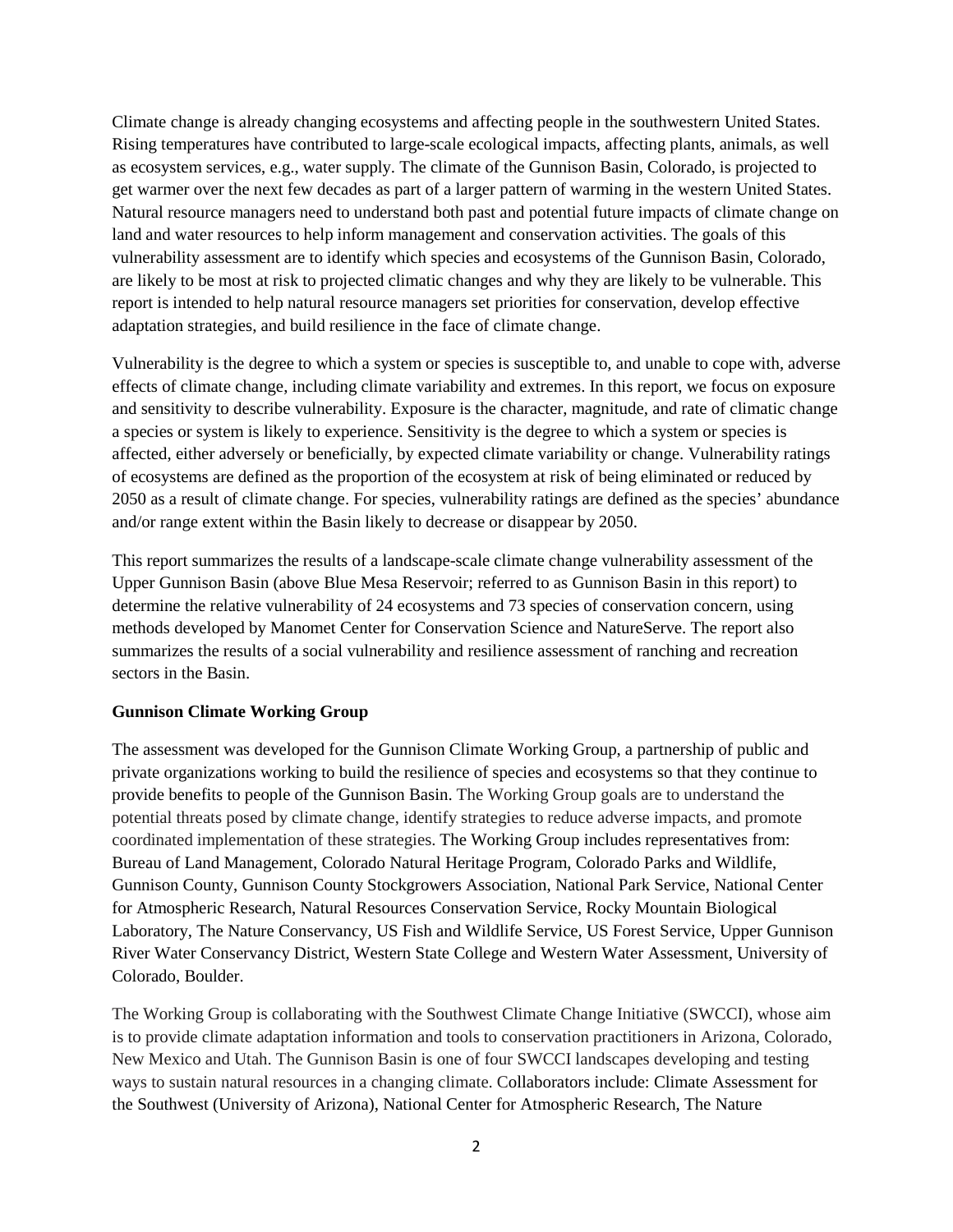Conservancy, Western Water Assessment (University of Colorado, Boulder), Wildlife Conservation Society, US Forest Service, and the University of Washington.

## **Changing Climate**

Seasonal and annual temperature and precipitation changes were examined and used in assessing the vulnerability of species and ecosystems. The average annual temperature of the Upper Gunnison Basin is projected to increase by approximately  $3^{\circ}C$  (5.4 $^{\circ}F$ ) from the late  $20^{th}$  century to the middle  $21^{st}$  century. Average summer temperatures are projected to increase by approximately 4°C (7°F). Climate projections show no distinct trends in average annual or seasonal precipitation, but they reveal several ecologically important changes, including a 10-25% decrease in average annual runoff, more precipitation falling as rain rather than snow, earlier snowmelt and spring runoff peaks, and changes in the seasonality of flooding. Rising temperatures are projected to bring about these hydrologic changes no matter how precipitation patterns change in the basin (precipitation projections are considerably less certain than temperature projections). These changes underscore the critical need to assess and prepare for ongoing and projected climate change impacts to ecosystems and species in the Gunnison Basin.

The timeframe for this vulnerability assessment is the mid-21<sup>st</sup> century (2040-2069), as near-term projections of climate change scenarios are largely based on past greenhouse gas emissions and thus have a higher degree to certainty than longer-term horizons.

### **Ecosystems**

Twenty-four ecosystems (17 terrestrial and seven freshwater) were evaluated for their relative vulnerability to climate change in the Gunnison Basin. Fifty percent (12) of the 24 ecosystems were ranked as vulnerable to climate change. Five of the 17 terrestrial ecosystems evaluated were ranked as *highly* vulnerable and five were ranked as *moderately* vulnerable. Four of the seven freshwater ecosystems evaluated in this assessment were ranked as vulnerable to climate change (one *highly* vulnerable and three *moderately* vulnerable).

Five terrestrial ecosystems—mesic alpine, xeric alpine, bristlecone pine, Douglas-fir, and low-elevation riparian—were rated *highly* vulnerable to climate change. The alpine ecosystem is likely to be highly susceptible to rising temperatures and a shorter duration of snow cover. Warmer temperatures and a longer growing season in the alpine may allow shrubs and trees to encroach. For many species, a range shift in response to warmer temperatures is expected, but with no higher areas available for alpine species, a range shift may not be possible. The bristlecone pine ecosystem is limited in distribution and, while higher habitat may become available as the climate changes, bristlecone pine recruits very slowly and may not be able to successfully colonize these areas. Moreover, bristlecone pine may become more susceptible to white pine blister rust. Douglas-fir forests, occurring primarily on cold north-facing slopes, may be significantly vulnerable to increased frequency and duration of insect attacks associated with warming. Low-elevation riparian ecosystems are vulnerable to changes in timing of snowmelt, flooding, and increased invasive species.

Five terrestrial ecosystems – spruce-fir, lodgepole pine, aspen forests, mid-elevation riparian, and irrigated hay meadows – were rated *moderately* vulnerable. Increased droughts and warmer temperatures may increase mortality of spruce-fir forests from bark beetles and root diseases. Lodgepole pine is also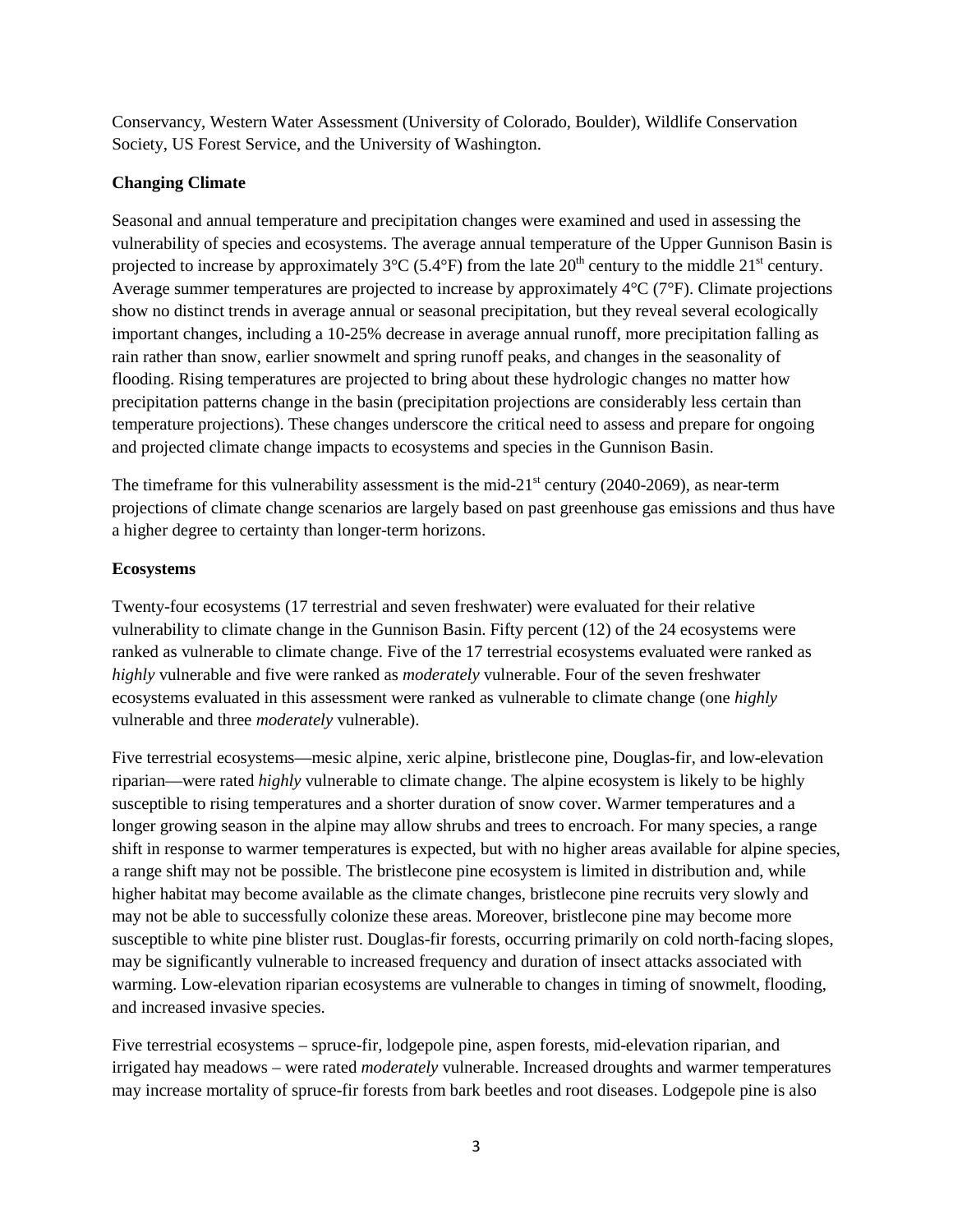vulnerable to pest attacks, particularly mountain pine beetle, as conditions become warmer, especially in winter. Drought may increase the frequency and severity of stand-replacing fires and lethal insect outbreaks in lodgepole pine forests, reducing the integrity and extent of this type. Aspen is particularly sensitive to drought; long-term droughts may reduce the size and/or impair the ecological functioning of aspen stands, especially at lower elevations. Mid-elevation riparian ecosystems and hay meadows are vulnerable to increased invasive species, drought, and decreased base flows.

Of the seven freshwater ecosystems assessed, one – montane groundwater-dependent wetlands – was rated *highly* vulnerable. These wetlands are already adversely affected by water development, grazing, and invasive species, and these stresses are expected to be exacerbated by climate change. Three freshwater ecosystems—mid-sized streams, rivers and reservoirs/associated wetlands—were rated *moderately* vulnerable. Mid-sized streams and rivers were rated highly vulnerable to changes in timing and magnitude of snowmelt and decreases in base flows. Reservoirs were rated highly vulnerable to invasive species and to the fact that they are restricted to specific hydro-geomorphic settings (i.e., they cannot move). High-elevation freshwater ecosystems were ranked *low to moderately* vulnerable, based on their current good condition, high level of protection and management, and high level of connectivity with other systems. Unlike their terrestrial high-elevation counterparts that are vulnerable to rising temperatures, drought, insect outbreaks and damaging wildfire, these ecosystems are expected to remain cold enough to resist pathogens and invasive species.

Key factors contributing to the vulnerability of terrestrial ecosystems include increased pest attacks, increased invasive species, barriers to dispersal ability, fire and drought. Key factors contributing to the vulnerability of freshwater ecosystems include decreasing base flows, dependence on timing and magnitude of snowmelt, and restriction to specific locations on the landscape.

#### **Species**

Seventy-four percent (54 out of 73) of the species of conservation concern analyzed were rated vulnerable to projected climate change in the Gunnison Basin: 43 (of 50) plants and 11 (of 23) animals. Most of the species rated as vulnerable occur within the freshwater, alpine, spruce-fir and sagebrush ecosystems. The most vulnerable groups are plants, amphibians, fish, and insects; the least vulnerable groups are mammals and birds. This trend is not surprising, given the comparatively limited dispersal ability of plants and small animals such as amphibians and insects, and the dispersal-limiting restriction of fish to aquatic habitats. More mobile species – birds and mammals – scored as less vulnerable overall. Only four out of 10 birds and three out of nine mammals rated *highly* vulnerable. The most vulnerable birds are Boreal Owl, White-tailed Ptarmigan, Brown-capped Rosy-finch, and Gunnison Sage-grouse. The first three of these species thrive in cooler environments of high elevations, habitats likely to become degraded as conditions become warmer. Sage-grouse require mesic conditions for brood-rearing; these habitats are predicted to become less suitable for this critical life stage.

The most vulnerable mammals are lynx, snowshoe hare, and American pika – all high elevation species with vulnerability scores driven by their limited capacity to adapt to warmer temperatures. These limitations varied from physiological (overheating), mismatches of seasonal coloration due to novel conditions (generally limited or delayed snow), increased competition, and declining habitat area. Over half the birds and two-thirds of the mammals are *presumed stable* or *likely to increase* with predicted climate changes. The wide-ranging bighorn sheep, which has good dispersal ability, is *likely to increase*.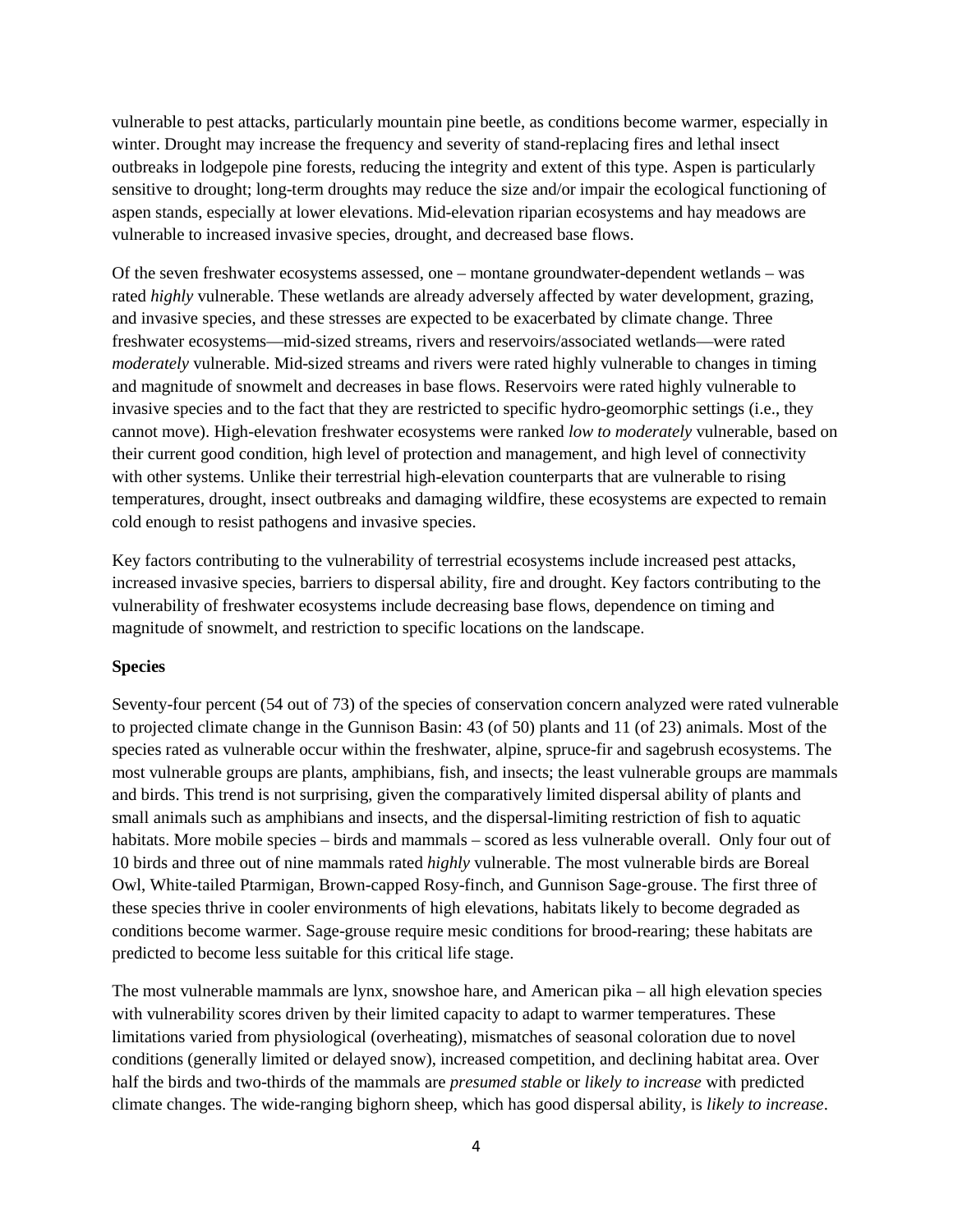In addition to its dispersal abilities, this species may be favored if increased fire frequency creates more open habitat.

Forty-three of the 50 plant species of concern assessed were rated vulnerable (*extremely, highly* to *moderately* vulnerable) to climate change. Examples include Gunnison milkvetch, the moonworts, roundleaf sundew, Colorado wood-rush, and Avery Peak twinpod. Most of these species have not been well studied, so much uncertainty exists with respect to their habitat requirements and climate adaptations. Factors most likely to contribute to the vulnerability of plants include: poor dispersal capability, restriction to cool or cold environments, limited physiological thermal niche, restriction to uncommon geologic features or substrates, and dependence on ice and snow.

#### **Social Sectors**

Climate change will likely affect both livelihoods and ecosystems in complex and interconnected ways. In order to develop effective strategies for reducing the adverse effects of climate change, land and water managers need to understand how ecosystems and livelihoods might respond to changes and what types of opportunities and challenges arise from these dynamics. The ranching community has adaptive strategies for dealing with extreme and variable climate, a strong social network, and a long history in the region. However, they are vulnerable to climate change because they depend on public lands and have multiple stressors that challenge their ability to continue operating solely as ranchers. Increased duration and intensity of droughts may place additional stress on area ranches. Current land ownership patterns may make it difficult to expand or change operations in response to climate variability and change. Recreation businesses are dependent on regional and national economic conditions that are not under their control. Climate impacts in other locations may increase recreation pressure in the Gunnison Basin.

#### **Data Gaps**

We do not know precisely how the climate will change or how ecological or human systems will respond to climate change in the Gunnison Basin. We also lack complete understanding of inter-specific interactions, genetics, and adaptive capacity of species to climate change. Specifically, life history information and relationships among rare plants, symbiotic species (e.g., mycorrhizae and pollinators), and seed dispersers are poorly understood. Rapid adaptation is possible in some plant species, but there are few data on the subject, especially for the at-risk plants in the Basin and their close relatives. Data gaps also include indirect effects of climate change (i.e., climate change effects on one species that drive changes in other species) and interactions between changing climate and other stressors (e.g., habitat fragmentation). Though recent studies have produced abundant information about the response of some species to the warming temperatures over the past few decades, information about climate-related changes in phenology, distributional shifts, and alteration of habitats of the majority of the Basin's plant and animal species is lacking.

#### **Conclusions and Recommendations**

This vulnerability assessment is a first attempt at identifying ecosystems and species of the Gunnison Basin likely to be affected by climate change and why they are at risk. It shows that many of the natural features of the Basin are susceptible to loss, degradation or other changes induced by warming temperatures. Climatological, ecological, hydrological and socio-economic projections suggest that the